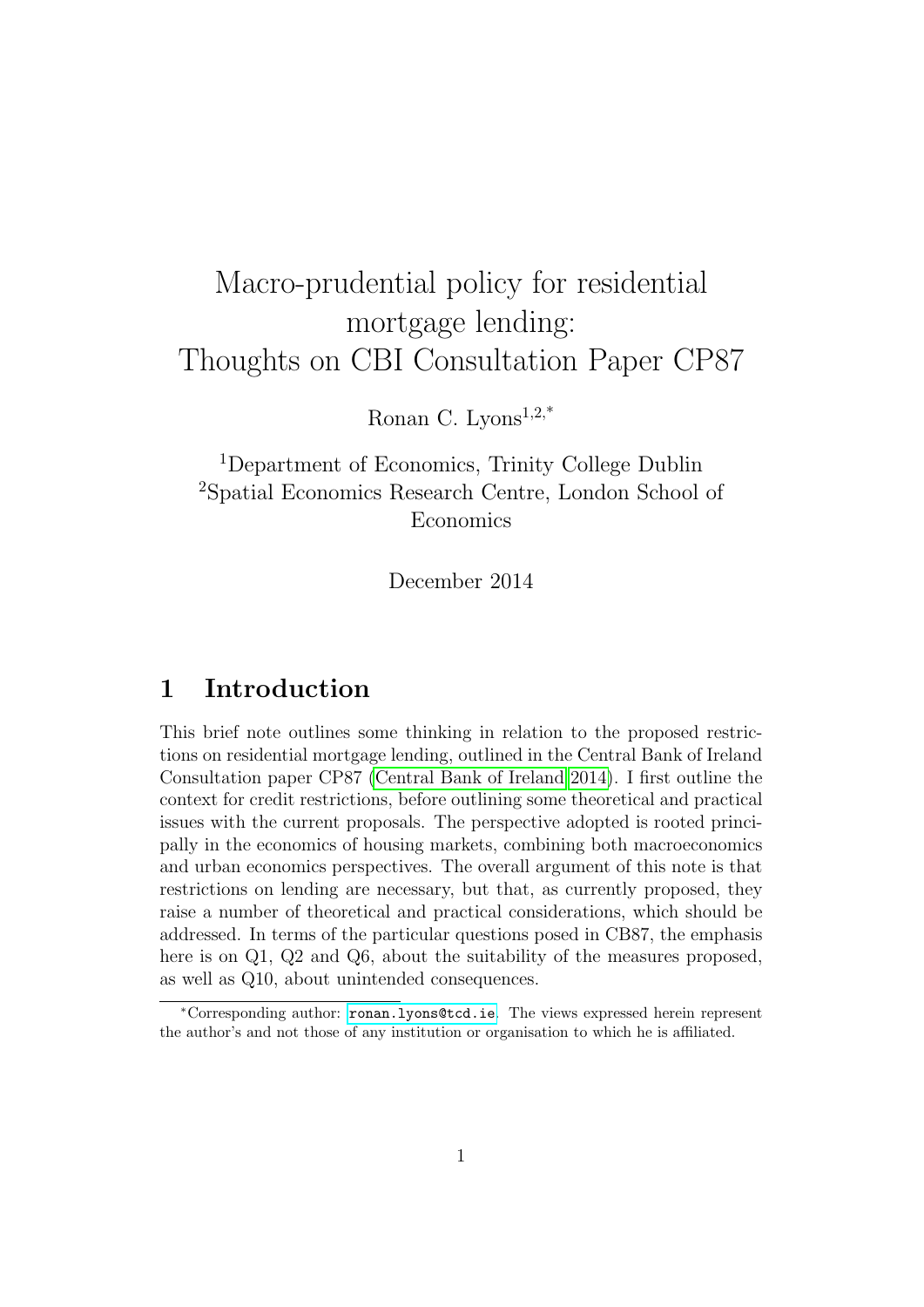## 2 The Irish context

It is useful to state clearly up-front that placing acyclical limits on perhousehold mortgage lending is arguably the single most important macroprudential tool available to policymakers. Housing has a unique place in modern economies, constituting both the most important good in the household's consumption basket and the dominant asset in the household portfolio. For example, it makes up 32% of the U.S. urban CPI basket and 24% of the UK's RPI and looms large in Irish household spending also.

It is therefore unsurprising that the housing market has assumed a central role in explaining business cycles (see, for example, [Leamer 2007\)](#page-7-1). What has become known as the Great Recession, starting in 2007, can only be understood by incorporating housing and lending for the purchase of housing. This is salient both globally, with the US subprime crisis, and more locally, with the extreme Irish housing market cycle between 1995 and 2013.

Using error correction and cointegrating vector methods, work-in-progress has highlighted that there are five long-run determinants of Irish house prices, once inflation in the wider economy is taken into account [\(Lyons & Muell](#page-7-2)[bauer 2014\)](#page-7-2). These include three fundamental supply and demand variables, and two asset considerations:

- 1. Income per household, which captures participation and unemployment, as well as trends in average incomes
- 2. Housing stock per household, measured in euro rather than unit terms, which also captures net migration
- 3. Number of people per household, which is the broadest measure of demographics, and captures features such as fertility, longevity and separation/divorce rates
- 4. User cost, which includes after-tax nominal mortgage interest rates, holding costs of property such as the Local Property Tax, and crucially expectations about future house prices
- 5. Credit conditions, which are tough to measure directly but are typically measured in the literature using the loan-to-value offered to the median first-time buyer

The first three factors affect rents, both actual (tenant/landlord) and implicit (owner-occupier), while the final two factors affect the yield, or relationship between house prices and rents. It should be clear from the above analysis that, given the nature of expectations and credit conditions in particular,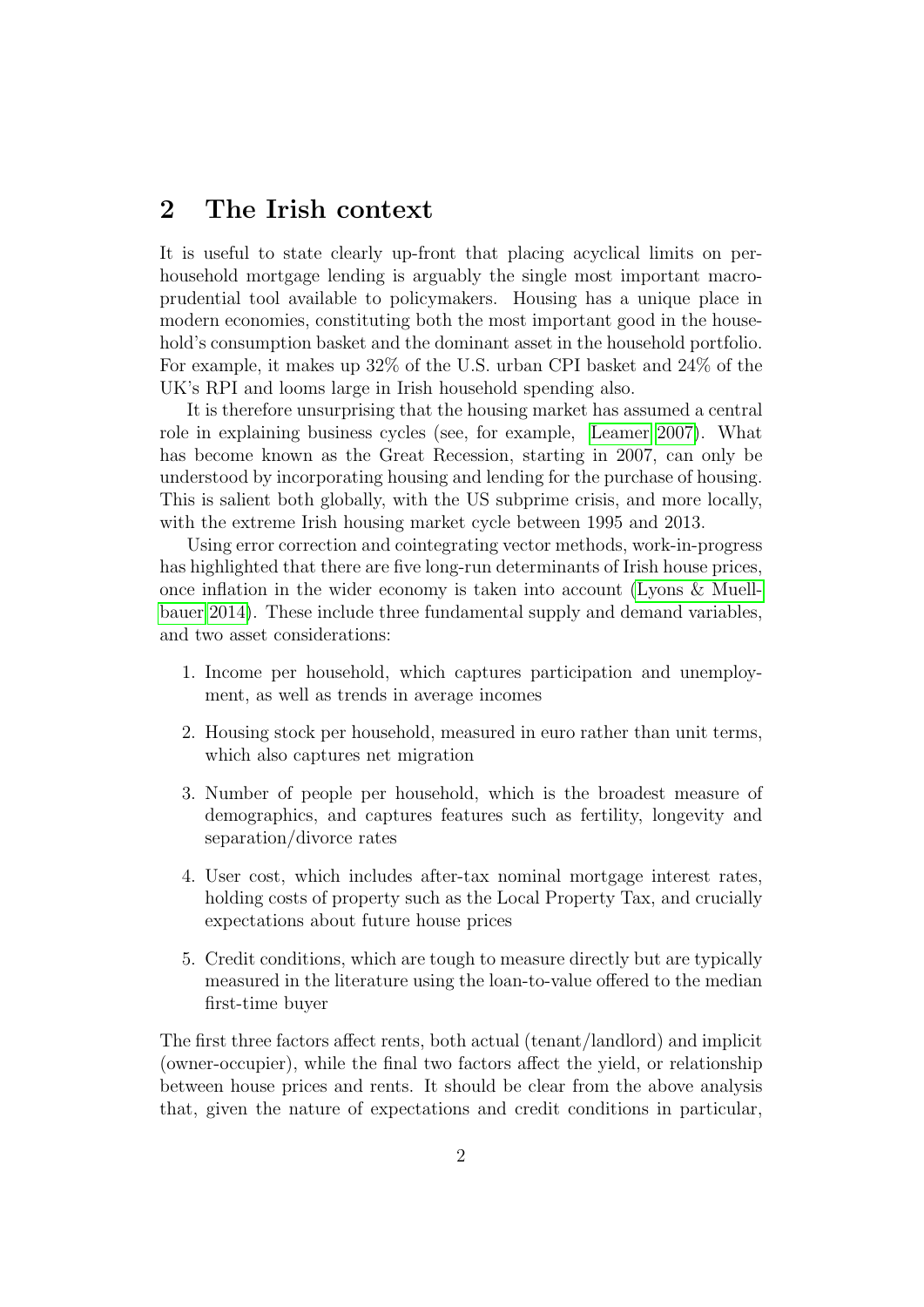

<span id="page-2-0"></span>Figure 1: Annual house price growth attributed to drivers, by market phase, 1975-2012

there is no single equilibrium price for housing. While policy analysis that outlines simple ratios of prices relative to income, rents or other factors can be illustrative, it can mislead policymakers, politicians, journalists and others into thinking that there is a single level where prices should be. There are multiple equilibria.

As Figure [1](#page-2-0) outlines, by uncovering the long-run house price equation at work with national house prices since 1980, it is possible to break down the various market cycles that have affected house prices in that period, into the constituent drivers. There are two salient and related points for the discussion here. Firstly, house price growth between 2001 and 2007, unlike the preceding period, where a mix of factors were responsible, was almost entirely driven by credit conditions. Secondly, the rapid boom in construction did – as basic economic theory would suggest – lead to lower house prices than would otherwise have been the case. This was not clear during the bubble due to the effect of credit on house prices.

Practically speaking, the experience of 1995-2007 teaches us that supply of dwellings, not supply of credit, is the best way to ensure abundant and affordable housing for Irish households. Limiting the amount of credit per household is, therefore, one of two policies necessary. The second, a topic for another platform, is increasing the supply of housing by lowering the cost of building homes relative to household income.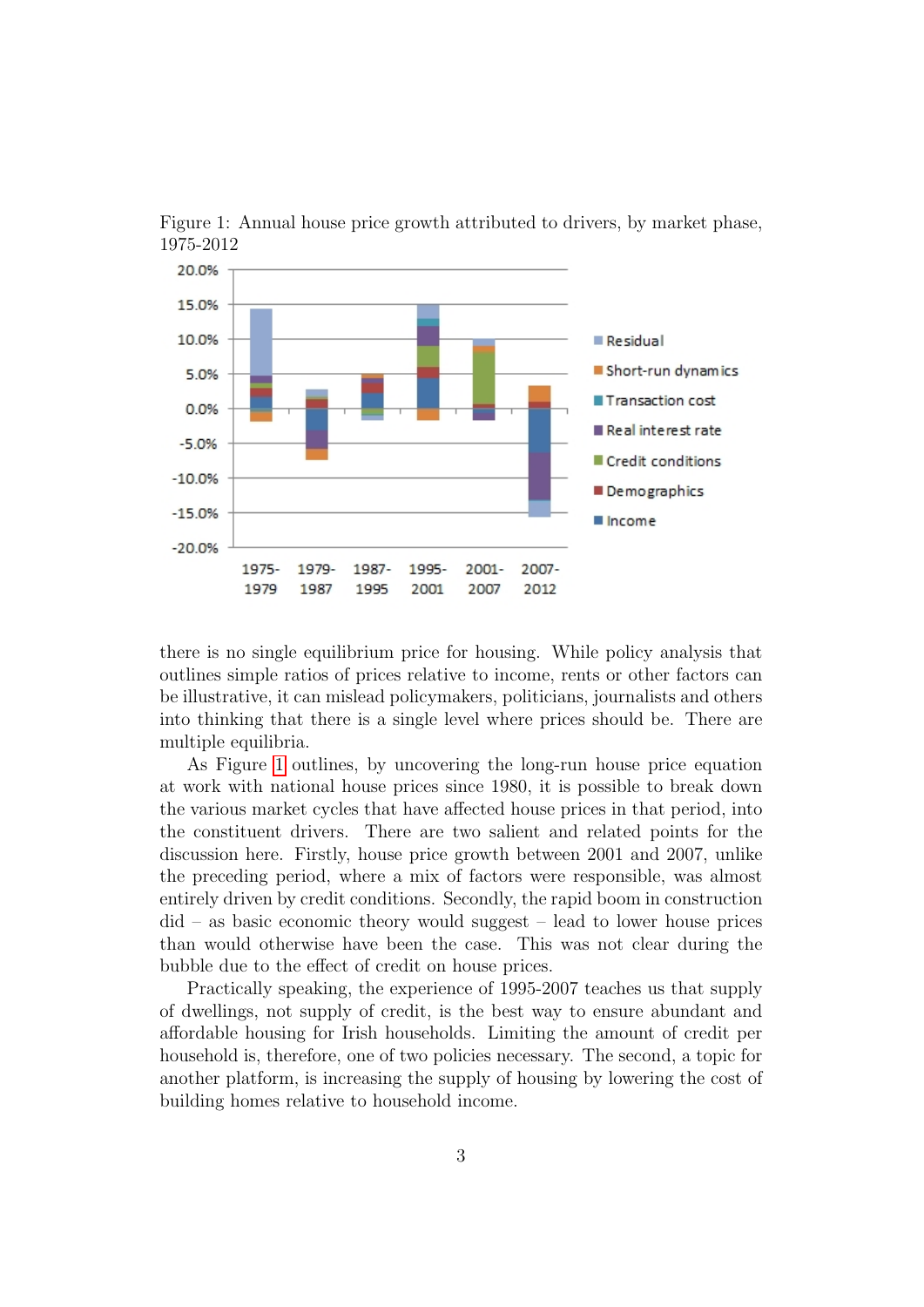## 3 Theoretical issues

#### 3.1 Market failures

While I am strongly in favour of introducing limits for per-household mortgage credit, four theoretical issues arise in relation to the proposals in CBI paper CP87, principally about the use of loan-to-income (LTI) limits. Loanto-value (LTV) restrictions have a clear theoretical justification: they limit leverage by creating "breathing space" between the value of the collateral and the amount borrowed. Due to the importance of habits, a lower maximum LTV has the beneficial side-effect of encouraging savings habits, by requiring first-time buyers to save over time. The analysis undertaken in [Lyons & Muellbauer](#page-7-2) [\(2014\)](#page-7-2) suggests that a five percentage point reduction in the typical loan-to-value offered to first-time buyers (e.g. from 85% to 80%) would reduce house price, relative to rents, by ten percentage points.

LTV restrictions also benefit financial institutions. Should issues arise in relation to repayment, the lower the original LTV, the less likely it is that the dwelling will be in negative equity and thus it can be sold. (Given that perhaps one in eight households is in negative equity, this benefit would also accrue to the household sector.) In relation to LTI restrictions, however, there is no clear theoretical justification. Whereas there is an obvious market failure and externality by failing to limit leverage, it is clearly in the interest of financial institutions to assess the affordability of the mortgage in any case. It is not clear what LTI restrictions will bring over and above the impact of LTV restrictions. If the wider impact of the LTI restriction was neutral, the case could be made for both measures but there are negative side-effects of LTI restrictions, theoretically.

#### 3.2 Capital markets

The first relates to capital markets. As proposed, limiting the ratio of the total mortgage to total gross household income is an extremely blunt tool. It is ignorant of two features: the user cost regime (in particular interest rates) and spatial variation (discussed below). The average nominal mortgage interest rate in the decade to 1995 was over 10%, compared to less than 4% in the decade to 2012. This has a huge impact on affordability, above and beyond a simple LTI ratio. In particular, a much higher ratio of debt to income is possible in a regime where interest rates are low.

Some have argued that it would be possible to correct for this issue, by instead using a maximum ratio of the mortgage repayment (suitably stresstested) relative to disposable income. This still misses significant considera-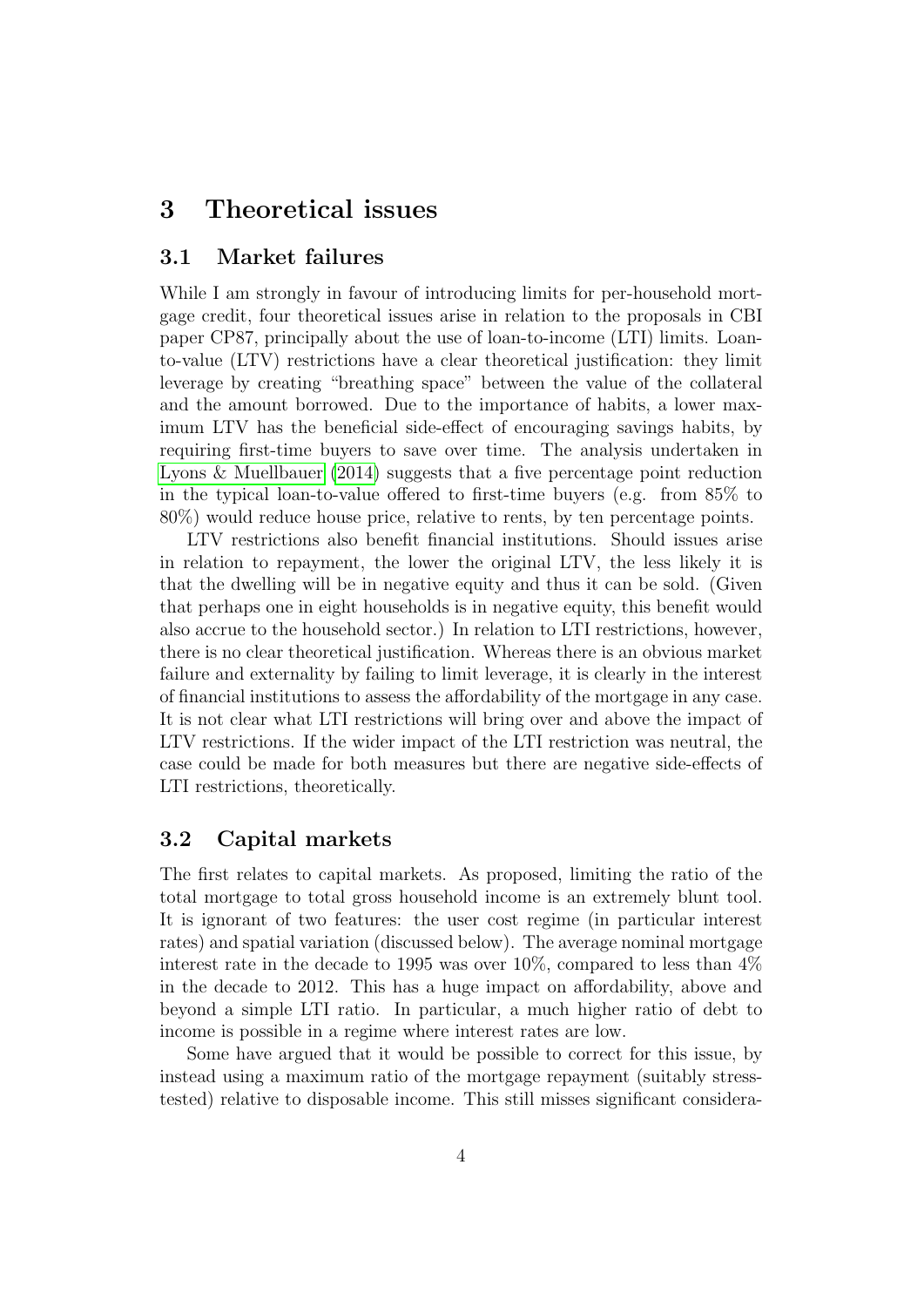tions, by conflating the mortgage for the total input costs of day-to-day life. Consider a household making the choice between two homes of comparable size. One, however, is closer to where the family work and go to school, and is also more energy efficient. While its mortgage repayment of  $\epsilon 1,400$  is above the maximum threshold relative to its disposable monthly income, the family would be better off in that house than in the other home, where they would need to spend  $\epsilon 1,100$  a month on the mortgage plus an additional  $\epsilon$ 350 on petrol and  $\epsilon$ 100 on domestic energy bills.

Under an LTV restriction, a household merely has to save 10% more to afford a house that offers lower energy or petrol bills, which is justified due to the externality costs of excessive leverage. Under an LTI restriction, a household with a set income will never have the option of buying such a house.

Even switching to monthly disposable income, rather than gross income, the LTI restriction disincentivizes healthy investment. In practical terms, LTI will lead to greater sprawl and congestion (as well as greater fuel consumption), as it does not distinguish between what are in effect close substitutes: additional mortgage debt compared to additional petrol or energy bills.

#### 3.3 Spatial issues

It is possible to argue that the LTI could be tweaked even to deal with these issues, by calculating the combined burden of mortgage debt and fuel/energy costs associated with a particular property, presumably against a higher maximum ratio relative to monthly disposable income. Even if such a complicated system were introduced, however, it remains ignorant of the huge variation in house values around the country and the (healthy) reasons for this.

Currently, in the Irish housing market, hedonic regressions indicate that there is a 15-fold variation the price of the same dwelling – a three-bed semi-detached house – around the country. Whereas the value of a threebed semi-detached house in Roscommon in late 2014 is below  $\epsilon$ 50,000, the value of the same dwelling in parts of South County Dublin is over  $\epsilon$ 700,000. The variation in property market values is far greater than the variation in household incomes, which – for comparable households – is closer to  $50\%$ than 1500%. Indeed, for certain sectors, in particular the public sector, there is no variation in wages between like-for-like households.

This huge variation in values, compared to incomes, is entirely healthy. Households with comparable incomes and comparable space requirements have the opportunity to choose different bundles of amenities. A particularly important amenity for many households is access to a thick labour market, and for many households, the depth of consumption amenities offered by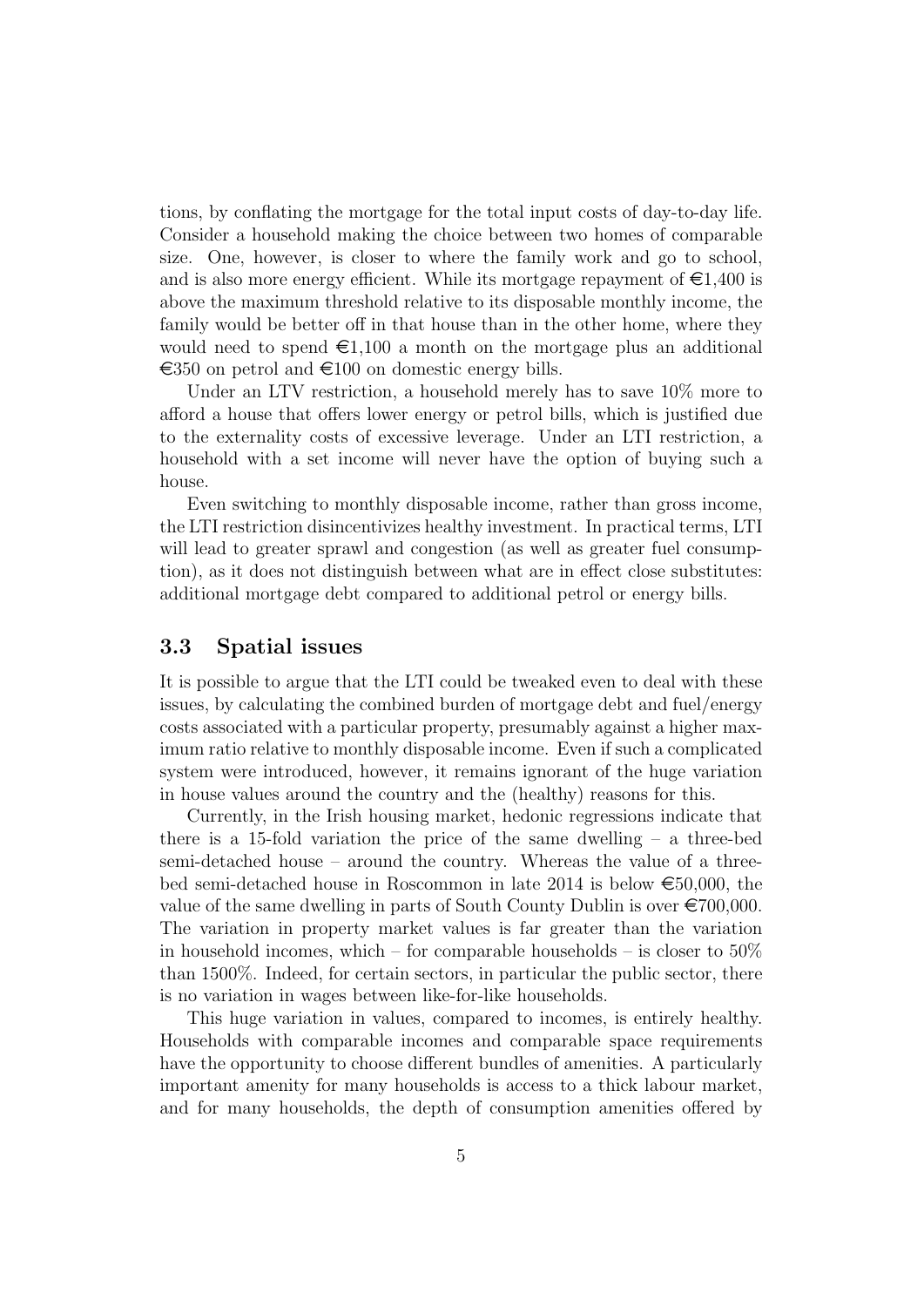urban centres is of great value, thus proximity to larger cities is important. But such considerations are not important for all, hence a fraction of the population chooses to live in rural locations.

Practically speaking, however, this means that an LTI restriction can never be binding across all segments of the market. Taking round numbers for simplicity, suppose the typical first-time-buyer household earns  $\epsilon$ 50,000 and they are looking for a three-bedroom semi-detached home. If a maximum LTI of 3.5 is in place, this means their mortgage can be no more than  $\epsilon$ 175,000 and the price of the home they buy can be no more than  $\epsilon$ 220,000 (assuming a 20% deposit). This is useless, both in the large parts of the country where three-bedroom semi-detached properties are worth less than half that limit and a different kind of useless in parts of Dublin where the same home is worth more than twice that limit. Whereas the LTV is a clear measure of leverage (and thus a maximum LTV is protection from leverage), the LTI is an arbitrary limit.

#### 3.4 Future-proofing

Taking a bigger time-scale, the last century has illustrated that services, in particular differentiated market services, are income-elastic. Whereas agricultural commodities and manufacturing merchandise comprised the majority of household spending in the early 1900s, now services dominate expenditure. Consider, now, housing as two services: shelter and location. Housing as shelter may have limited income elasticity: above perhaps 50sqm or 100sqm per person, there are limits to the value of additional dwelling space.

However, housing as access to location-specific amenities appears to have large income elasticity. Consumption amenities have grown in importance, seen for example in the phenomenon of the reverse commute, and thus in coming decades it is likely that a greater fraction of household income will be spent on location – the reason the value of a particular type of home varies so dramatically geographically. This is perfectly healthy, and not restricted under an LTV system (beyond having to save slightly more to spend slightly more). But, as before, an LTI introduces an arbitrary limit on the extent of agglomeration. And by affecting agglomeration, this affects the variety of differentiated services available to all households.

### 4 Practical issues

It has been suggested that the measures outlined in Consultation Paper CB87 would be brought in on 1 January 2015. This raises a number of one-off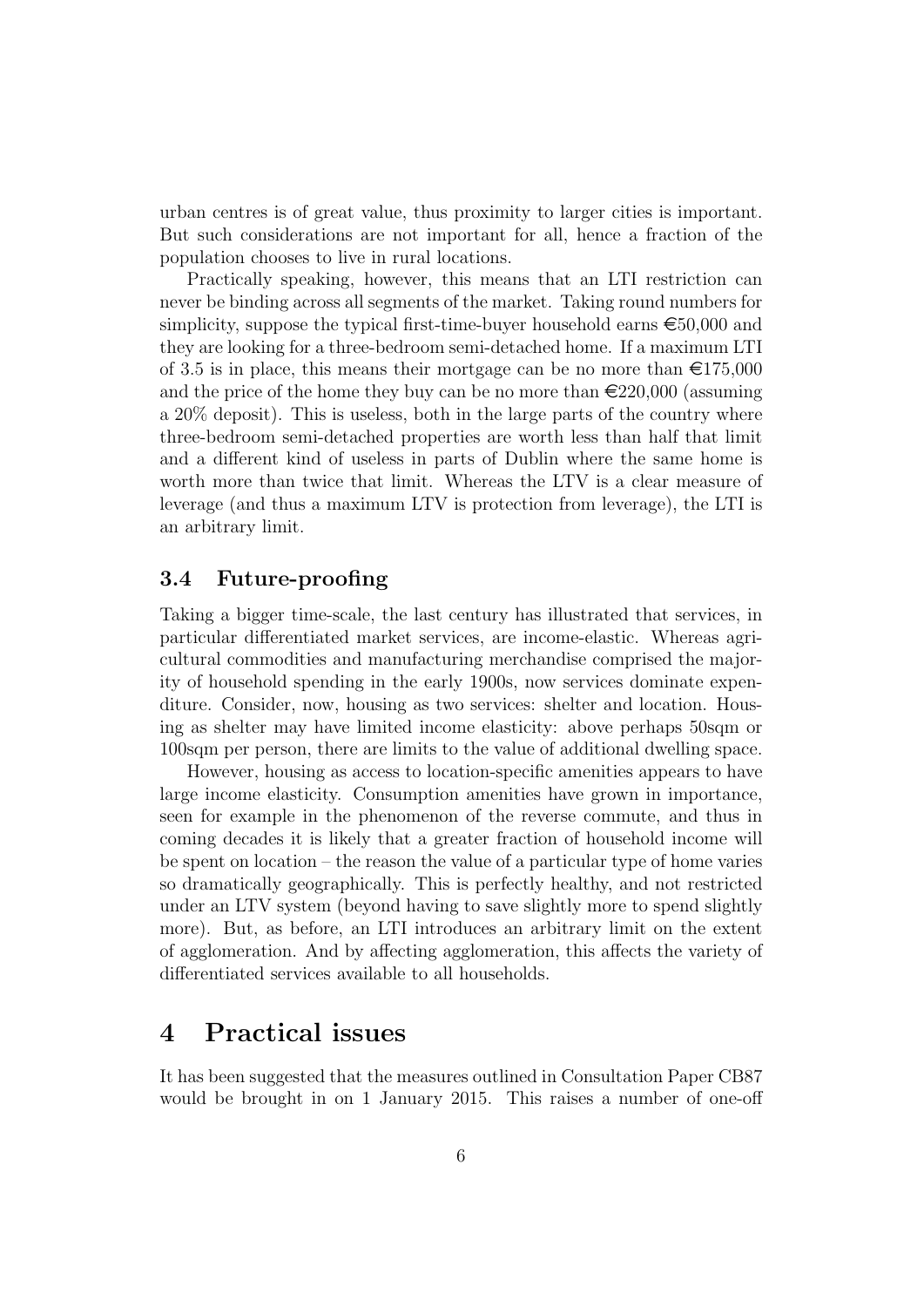transitional issues. The aim of limits on per-household mortgage lending is to ensure sustainable long-run expectations and leverage, the two factors that affect the ratio between fundamentals (as outlined above) and house values. It is not necessary for the immediate maximum LTV to be the same as the ultimate desired maximum, provided the transition path is done in a way that does not encourage leverage in the interim.

In practice, consider two paths of minimum deposits from 2015 to 2020. The first has a minimum deposit of  $5\%$  in 2015,  $10\%$  in 2017,  $15\%$  in 2019 and 20% in 2020. This would clearly have perverse incentives. A household with savings of  $\epsilon$ 20,000 now and which could expect to have no more than  $\epsilon$ 40,000 saved by 2020 would do its best to borrow as soon as possible. (It would be able to borrow  $\epsilon$ 380,000 in 2015 and  $\epsilon$ 160,000 in 2020.) An alternative is a minimum deposit of 15% in 2015, 16% in 2016 and so on to 20% in 2020. This has a starting point not far from current lending standards and a pace of increase in minimum deposit required that is roughly in line with the capacity to save. Thus, the typical household should be roughly indifferent between buying in 2015 or waiting.

## 5 Conclusion

Restricting mortgage lending per-household is a straightforward and sensible policy option for limiting the risks associated with residential mortgage market, which is based on leverage. Some have argued that this is not the time in the market cycle to limit credit. This is firstly spurious, as the intention is not to limit the quantity of loans, rather their average size (and thus could potentially lead to more loans, for a given capital stock). This line of reasoning, secondly, also misses the obvious lesson of recent Irish economic history: the supply shortages of 1995-2001 directly led to the credit-fuelled bubble of 2001-2007. The shortages had this effect by raising expectations about future house prices held by both borrowers and lenders, and through the latter channel affecting the minimum deposit required.

Similarly, others have argued for procyclical LTV (and/or LTI) requirements. This assumes an understanding of the market that is only available ex post. An acyclical set of restrictions is both easy to implement and easy to understand.

This brief note is in broad support of the measures proposed and, in terms of the particular questions posed in CB87, the emphasis here has been on Q1, Q2 and Q6, as well as Q10. It started by setting out a general framework for understanding the Irish housing market, based on academic research spanning the period back to 1980. It also discussed a number of